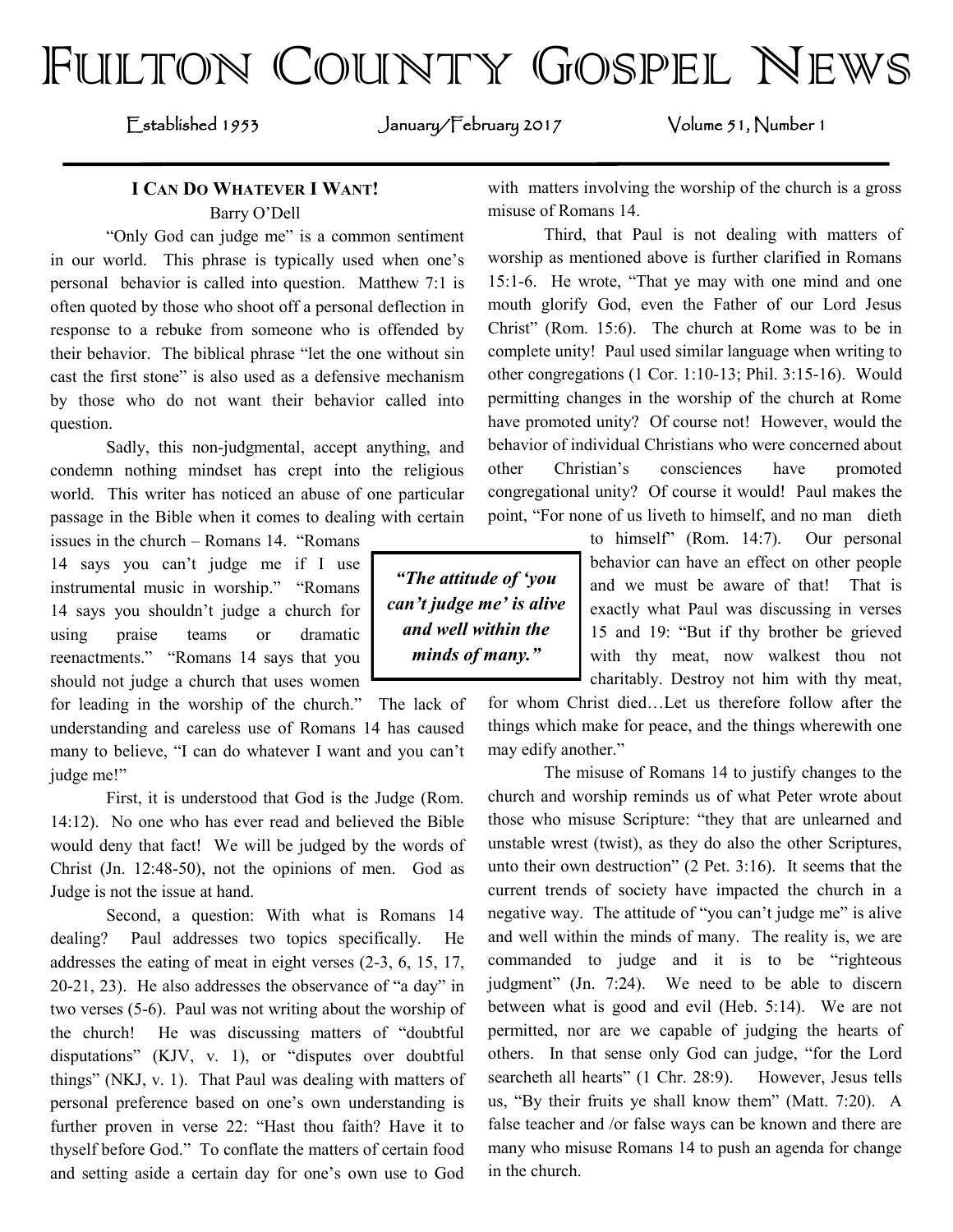#### **WORSHIPING WITH HEART** Farrell Nicholson

When the Lord Jesus went through Samaria, "being wearied with His journey" (Jn. 4:6), He stopped and rested on the structure of a 75-foot deep well and spoke to a woman from that region about the generations -old dispute between the Samaritans and the Jews over, basically, who had been right and where was the proper place to worship God--Jerusalem as the Jews taught, or Samaria as her people taught. The Master settled the matter for His and her contemporary time: "Ye worship ye know not what: we know what we worship; for salvation is of the Jews" (Jn. 4:22). He immediately followed that declaration with, "But the hour cometh, and now is, when the true worshipers shall worship the Father in spirit and in truth: for the Father seeketh such to worship him" (v. 23). The Father--His, hers, yours, and mine--seeks the true worshipers to worship him. And these "true worshipers" are whom? Those who worship the Father in spirit and in truth. "God is a Spirit: and they that worship Him must worship Him in spirit and in truth" (v. 24). While the author loves the pattern of worship set forth in the New Testament--and

strives to practice it and contend earnestly for it (Jude 3)--the worship of God the Father in truth is not the thrust of the article here. Our purpose here is to proclaim that the true worshipers of God must worship Him with heart, in spirit as well as in truth.

From his reading of the Holy Scriptures, this author believes that the spring of true worship is joy. The town of Mammoth Spring, Arkansas' namesake is a spring equally deep as the one beside which the Messiah revealed Himself to the earnest Samaritan (Jn. 4:6). This large, "mammoth" spring, pumping out 9 million gallons of water hourly, is the head source for the popular Spring River. Just as this spring is the prolific source of water benefitting thousands of people and millions of fish/wildlife, joy is the basis for a heart that is ready to worship God in spirit.

When Jesus began His triumphant entry into Jerusalem, the people "spread their clothes in the way. And when He was come nigh, even now at the descent of the mount of Olives, the whole multitude of the disciples began to rejoice and praise God with a loud voice for all the mighty works that they had seen" (Lk. 19:36-37). When the jealous Pharisees told Him to rebuke them, He answered, "if these should hold their peace, the stones would immediately cry out" (v. 40). The people began to "rejoice." They could not help but express their immense joy at the ascent of the Messiah to the city of David (2 Sam. 6:12). He deserved praise, and to silence the disciples would cause the stones to cry out to fill the void. Joy was the catalyst for their worship.

Later, Queen Candace of Ethiopia's officer, after having learned of Jesus, having believed, having confessed Him, and having been baptized into Him (Acts 8:35-38; Gal. 3:27), "went on his way rejoicing" (Acts 8:39). His life having been changed forever, having gained an Advocate before God and a propitiation for sins (1 Jn. 2:1-2), joy flooded into his heart as he went home a redeemed individual.

Later still, the apostle Peter would encourage soon-suffering Christians by reminding them of that which animated their worship and service to Christ: "Whom having not seen, ye love; in whom, though now ye see him not, yet believing, ye rejoice with joy unspeakable and full of glory" (1 Pet. 1:8). Christians then and now, absent from the Lord (2 Cor. 5:6), love Him, and rejoice with joy unspeakable in anticipation of seeing Him one day! This anticipation of being present with the King furnishes our spirits with joy in taking of the Lord's Supper  $(1 \text{ Cor. } 10:16)$ , in singing  $(Jas. 5:13)$ , in praying (Rom. 12:12), in giving (2 Cor. 9:7), and in hearing the proclamation of God's Word (Acts 2:41;

*"...joy is the basis for a heart that is ready to worship God in spirit."* Acts 13:48): **joy in worship**.

One of the founding editors of this journal, the late Clovis Ragsdale, told the author that after he greeted brethren in the foyer, he would quickly find his seat, ready to do what he came to do--worship.

Brother Ragsdale could preach with spirit. How beautiful were the feet that with vigor carried this man to worship!

Isaac Watts, "The Father of English Hymnody," was, like his father, a Nonconformist. His "We're Marching to Zion" is a salvo against the cold formalism of the Established Church. In a verse absent from most songbooks, Watts' pen screams, "The sorrows of the mind/Be banished from the place; Religion never was designed/Religion never was designed; To make our pleasures less/To make our pleasures less."

It is in worship according to truth and in a fervent spirit that men, women, and children become that which the Father above is seeking to worship Him. It is by Jesus that we "offer the sacrifice of praise to God continually, that is, the fruit of our lips giving thanks unto His name" (Heb. 13:15). Attitude is equally as important as truth (Jn. 4:23-24); let us love and worship the God of heaven with all of our heart (Matt. 22:37), with joy.

*Farrell preaches for the Agnos church of Christ in Agnos, AR*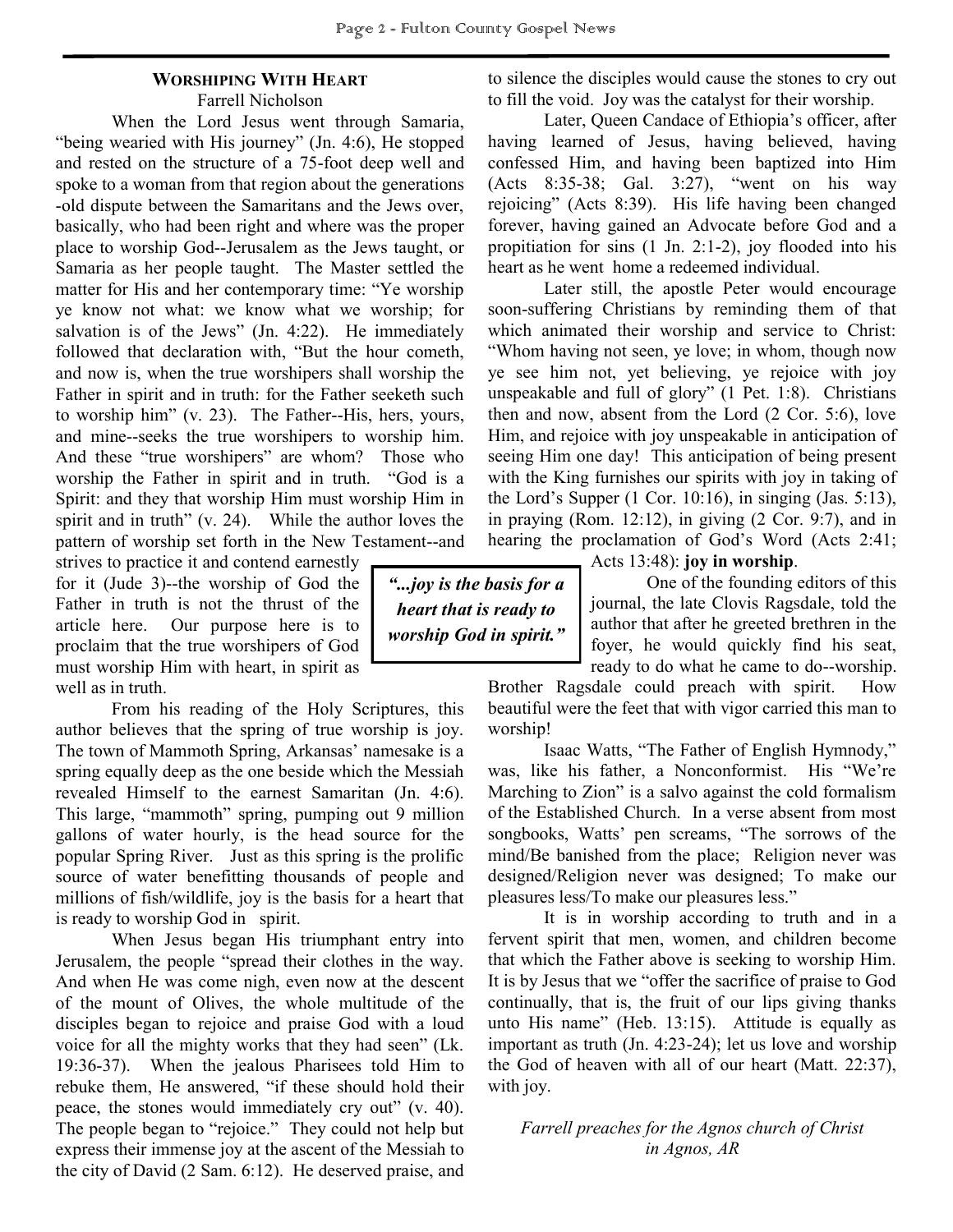# **UNITED IN THE SAME MIND**

John Gaines

Is unity of thought possible for New Testament Christians? It must be, because Paul expected the Corinthians to be "perfectly joined together in the same mind and in the same judgment" (1 Cor. 1:10). Unity in the way we think about what the Bible teaches was not an optional matter for the Corinthians and it must not be for us.

While thinking the same way always makes for peace and harmony within the church, there is a difference between revealed matters and matters of expediency. Expediencies concern areas where God has not spoken explicitly in the Scriptures and where we have only general authority to act in harmony with what the Bible tells us. Things in this category amount to opinion. We should recognize that not all opinions are of equal value. Some people do a better job thinking through and forming opinions than others do. Still, people who prize unity will not allow opinions to become the source for strife and contention within the body of Christ. In areas like this, the good judgment of elders becomes very important because it allows them to build consensus and resolve differences of opinion in a way that avoids disruption to the Lord's work.

Trivial matters can hurt the unity of the body, but it is usually the more serious issues of interpreting what the Bible says that do more significant damage. Here is where it is extremely important that we all understand that we can be united in mind and judgment. It may not always be easy.

In fact, maintaining unity of thought requires that we put forth a great deal of effort and time to acquire the skills needed so we can be certain that we are interpreting the inspired text in the correct way. None of us should attempt to bind his view on anyone else until he has studied the issue thoroughly, and is completely convinced that it is biblically correct. This leads us to the critical question in this discussion: *How can we know our understanding of Scriptural teaching is correct?* The following three ideas may be helpful as we try to answer that question.

**We can be confident that we are correct when we have studied diligently what the Scripture says.**  "Study to show thyself approved unto God, a workman that needeth not to be ashamed, rightly dividing the word of truth" (2 Tim. 2:15). This means that we are going to know the subject thoroughly. Truth does not contradict itself, so the student needs to consider all the Bible teaches on the subject. There is no substitute for the discipline and hard work required in actually *knowing* what the Bible says. No shortcuts give satisfactory results if we want to be sure that our conclusions are right.

Do not settle for "off the cuff" explanations that may or may not be true to Bible teaching. It is easy enough to pop off an opinion and even sound reasonably intelligent while doing so. However, unlearned opinions can never take the place of sound Bible exegesis.

Be careful that your view does not pit scripture against scripture. A single statement in the Bible can be divorced from the whole context of Bible teaching on a subject and lead to conclusions that make the Bible conflict with itself. This amounts to *wresting*, or twisting, the word of God to suit our own purposes (2 Pet. 3:16).

**We can be confident that we are correct when we have honestly considered alternative interpretations.**  The Bereans mentioned in Acts 17:11 serve as a model for us. They listened eagerly to what Paul taught even though it was likely quite different from anything they had heard before. They were willing to change their views if they could be convinced that something different was in fact God's truth. But before accepting what they heard, they compared it with the standard they knew to be true. They *searched the Scriptures.* When they found that Paul was speaking the word of God, many of them believed (Acts 17:12). In any matter of doctrinal disagreement, we need to go through this process. Listen to opposing points of view. Consider them fairly in light of what the Bible teaches. Be willing to change if, and only if, you become

*"We need to be one in thought and in judgment as we work together in the body of Christ."*

convinced that you have been wrong.

**We can be confident that we are correct when we are able to refute faulty interpretations with Scripture and convince people who have both open minds and mature judgment.** Our aim is not simply to agree to disagree. We want to help others come to a correct understanding

of God's truth. Thus, we need to be modern-day Aquilas and Priscillas (Acts 18:27). That requires us to be able use the Bible to show people why they have previously believed error.

Apollos was an eloquent speaker who is described as "mighty in the scriptures." Yet, he lacked understanding because he knew only about the baptism of John. He needed to be taught about baptism in the name of Christ. Apollos had been a teacher of error even though he had been working with the best of motives. He needed correction and, to his credit, he appears to have received that correction and begun to speak the truth. That Aquila and Priscilla persuaded Apollos to change gives strong evidence that what they told him was correct.

Unity among believers is extremely important. We need to be one in thought and in judgment as we work together in the body of Christ. When we disagree about what the Bible says or what it means, let us be committed to working toward a common understanding based on what the word of God actually says.

*John preaches for the Snead Antioch church of Christ In Boaz, AL*